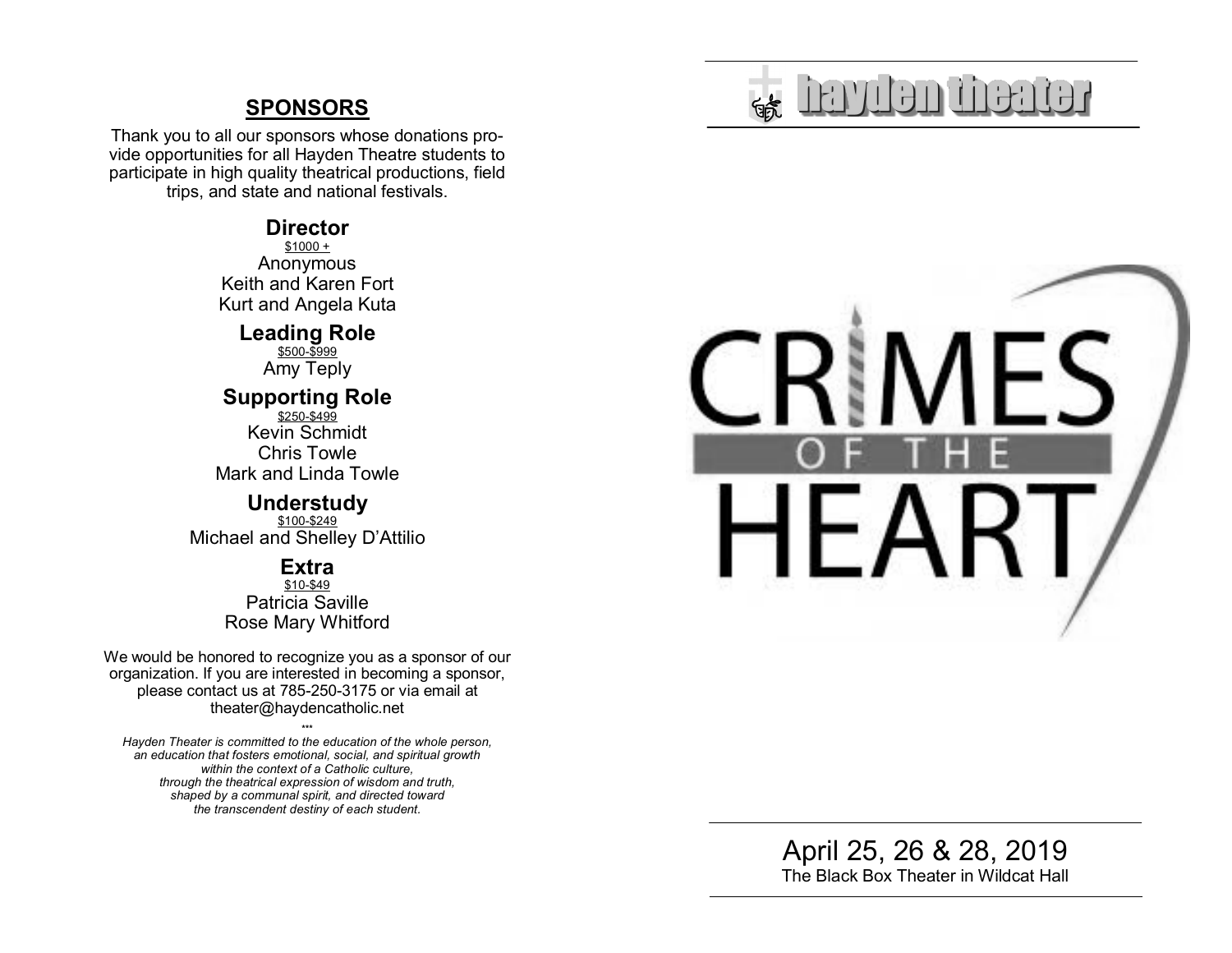

Hayden Theater is recognized as a strong educational theatre program not only in Topeka but also in the state. Through our four annual productions, students gain experience in all aspects of theater: acting, directing, playwriting, designing, and building. Here is a brief list of our accolades:

#### ● International Thespian Festival

- ―I W.S.‖ 2019 Freestyle Stage Presentation
- "Radium Girls" 2018 Freestyle Stage Presentation
- "Too Much Light..." 2017 Freestyle Stage Presentation
- "The Overcoat" 2015 Chapter Select Showcase
- "The Amish Project" 2014 Chapter Select Showcase
- Kansas Thespian State Festival:
	- "Doctor Faustus" Mainstage Production 2016
	- Kendall Rees IE Dramatic Monologue—Superior Rating—2016 - Darria Dennison - IE Solo Musical Theater - Superior Rating - 2014
- State Thespian Officer: - Ann Stegman, 2019
- Students serving on the State Thespian Board 2010-19
- TPAC Young Artist of the Year Award Winners:
	- James Nioce, Dramatic Theater, 2018
	- Victoria Everett, Musical Theater, 2014
	- Katherine Moore, Dramatic Theater, 2013
	- Katie Schieferecke, Dramatic Theater, 2012
	- Sara Stueve, Dramatic Theater, 2009

Our students have represented Hayden High School at the International Thespian Festival six straight years and have attended the Kansas State Thespian Festival every year for the past 11 years, participating in workshops and learning from their peers.

Eighty-five percent of the funding for all Hayden Theater productions and activities comes from ticket sales and fundraisers. In the past several years, we have used this money to upgrade lighting and sound equipment, purchase tools for the shop and chairs for the Black Box Theater, as well as to help reduce the cost for students attending the state and international festivals.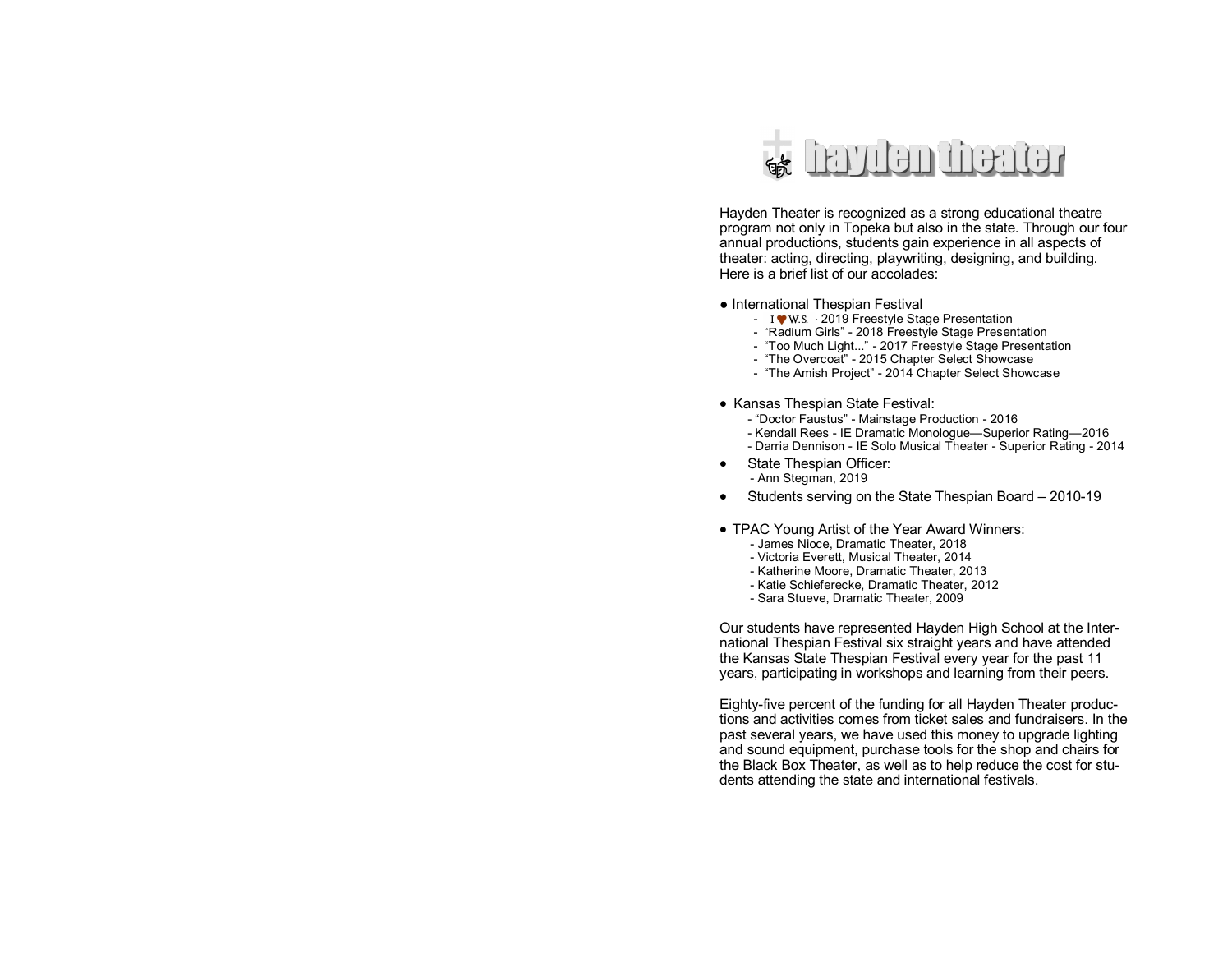# **Production Staff**

| Directed and Designed by  Mr. Mark Radziejeski |
|------------------------------------------------|
|                                                |
| Assistant Stage Manager Emma Bluml*            |
|                                                |
|                                                |
| Properties Crew Hannah Hiszczynskyj*           |
|                                                |

| Set Construction Emma Bluml*, Brett Funk,       |
|-------------------------------------------------|
|                                                 |
|                                                 |
| Spencer Pabst*, Alexa Scheer*, Hannah Spellman* |
|                                                 |

| Theater Arts ClassSurran Chen, Thomas Doyle, |
|----------------------------------------------|
| Isabel Hudgins*, Maria Kennedy*,             |
|                                              |
| Spencer Pabst*, Kristy Peng, Mya Tompkins,   |
|                                              |

\* denotes member of International Thespian Society Troupe 7275



# **havitan finantar**



Originally produced by the Actors Theatre of Louisville, Inc., in February 1979.

―Crimes of the Heart‖ received its New York Premiere at the Manhattan Theatre Club in 1980.

Produced on the Broadway stage by Warner Theatre Productions, Inc./Claire Nichtern, Mary Lea Johnson, Martin Richards, Francine Lefrak.

"Crimes of the Heart" is presented by special arrangement with Dramatists Play Service, Inc., New York

www.dramatists.com